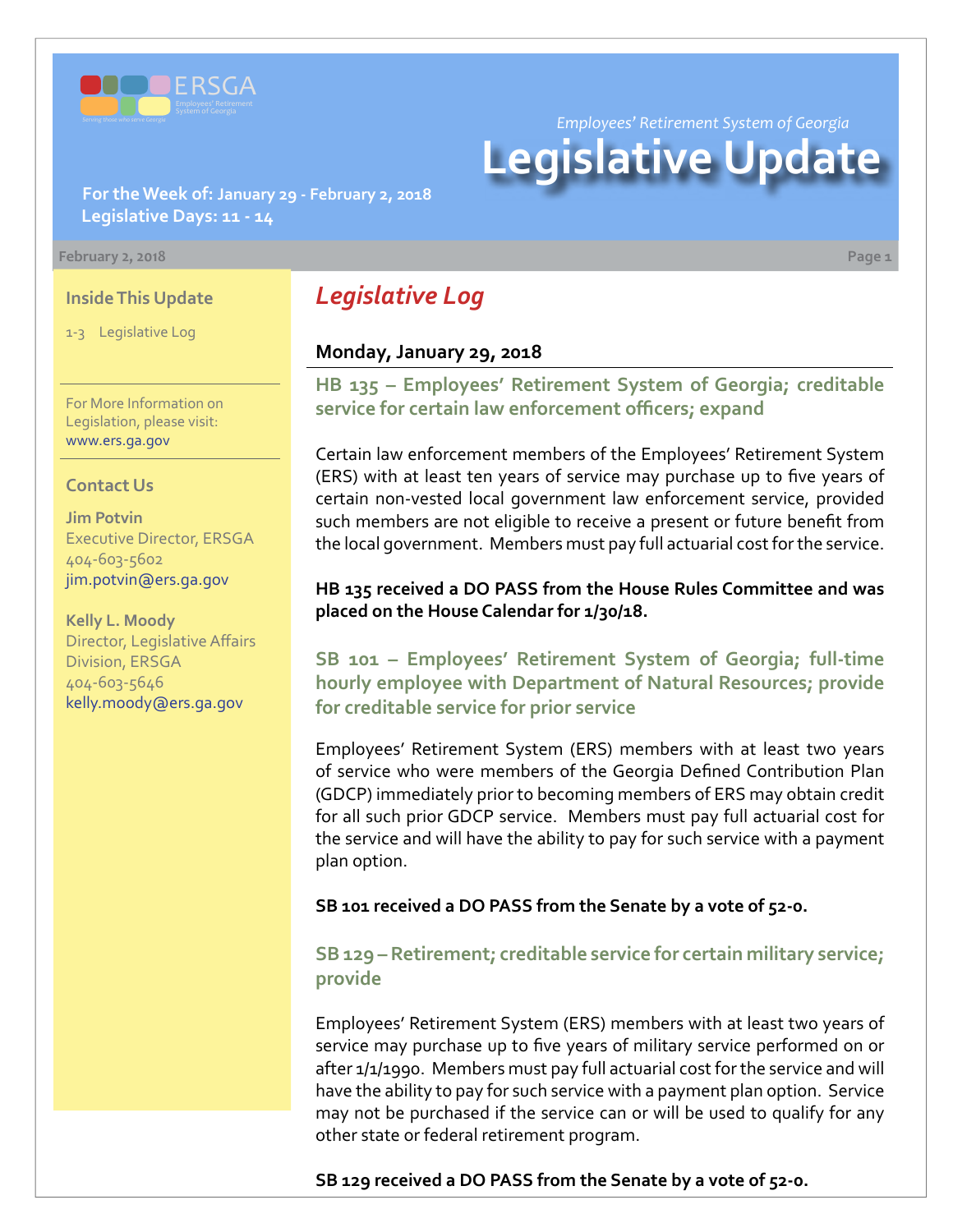# *Legislative Log (continued)*

#### **Tuesday, January 30, 2018**

**HB 135 [– E](http://www.legis.ga.gov/legislation/en-US/Display/20172018/HB/135)mployees' Retirement System of Georgia; creditable service for certain law enforcement officers; expand**

Certain law enforcement members of the Employees' Retirement System (ERS) with at least ten years of service may purchase up to five years of certain non-vested local government law enforcement service, provided such members are not eligible to receive a present or future benefit from the local government. Members must pay full actuarial cost for the service.

#### **HB 135 received a DO PASS from the House by a vote of 156-7.**

## **SB 197 [–](http://www.legis.ga.gov/legislation/en-US/Display/20172018/SB/197) Retirement; individual shall not receive creditable service; full actuarial cost associated with obtaining such creditable service; provide**

Members who join the Employees' Retirement System (ERS) on or after 7/1/2018 cannot obtain creditable service unless the member pays full actuarial cost for such service. The bill also provides members with the ability to pay for such service purchases with a payment plan option.

#### **SB 197 received a DO PASS by Committee Substitute from the Senate Retirement Committee.**

#### **Wednesday, January 31, 2018**

# **HB 119 [– E](http://www.legis.ga.gov/legislation/en-US/Display/20172018/HB/119)mployees' Retirement System of Georgia; member shall be eligible to transfer funds to Georgia Judicial Retirement System; provide**

This bill allows any member of the Judicial Retirement System (JRS) who was previously a member of the Employees' Retirement System (ERS) to transfer ERS service to JRS by 12/31/2018. New JRS members will have up to 90 days after employment to request such service transfer.

#### **HB 119 was TABLED by the House Retirement Committee.**

# **HB [588 – E](http://www.legis.ga.gov/legislation/en-US/Display/20172018/HB/588)mployees' Retirement System of Georgia; member may purchase annuity; revise method and manner**

Effective 1/1/2019, this bill will allow Employees' Retirement System (ERS) members to use money from their Peach State Reserves (PSR) 401(k) and/or 457 plan to purchase a Supplemental Guaranteed Lifetime Income (SGLI) amount to increase their monthly lifetime retirement income from the ERS pension plan.

#### **HB 588 received a DO PASS from the House Retirement Committee.**